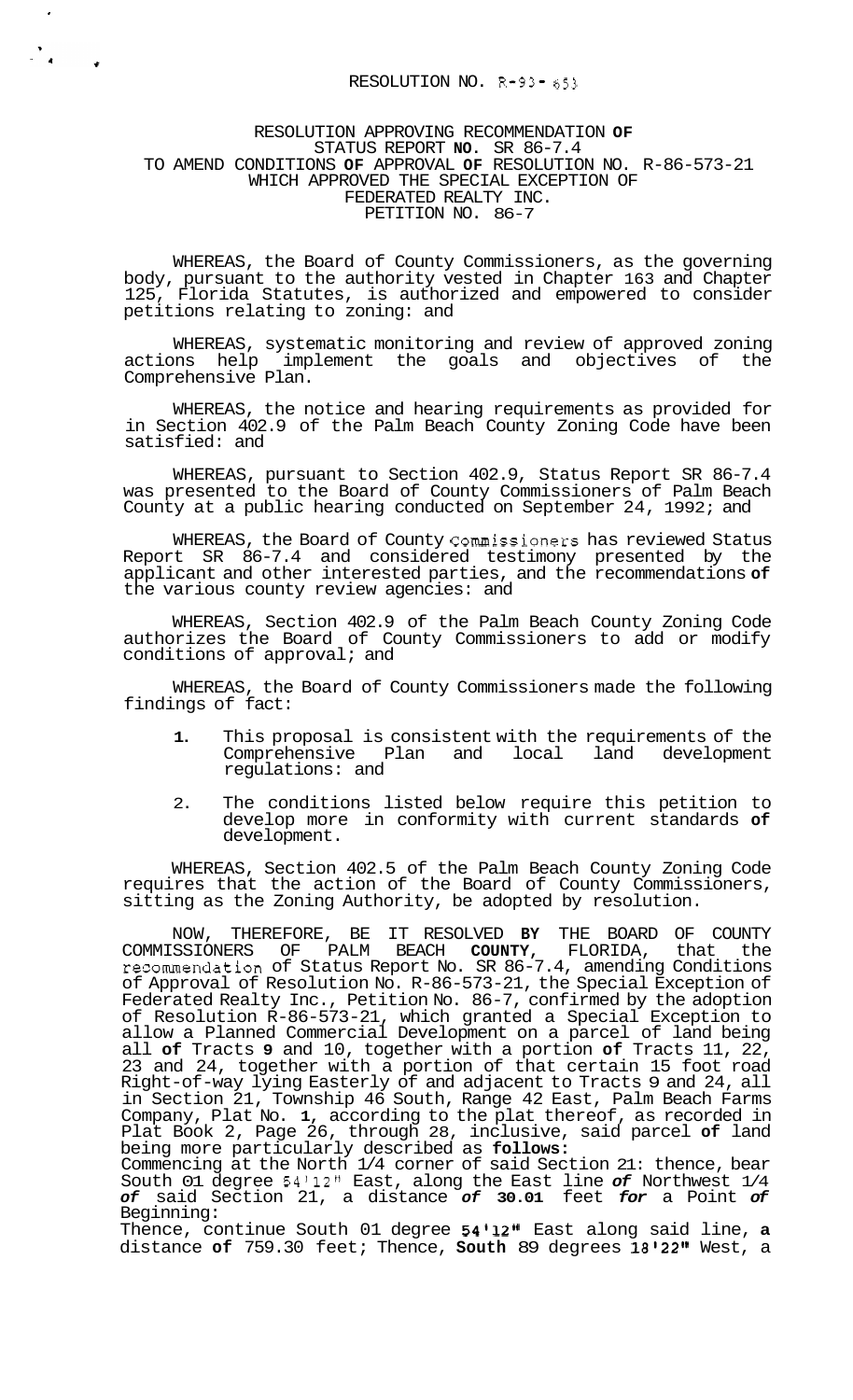distance of **989.60** feet; Thence, North *00* degree **4113811** West, a distance of **706.39** feet to the Southerly Right-of-way line of Lake Worth Drainage District **L-34** Canal, as recorded in Deed Book **113,**  Page **76;** thence, North **89** degrees **2214911** East, along said Right-of-Way line, a distance of **297.14** feet to the intersection thereof with the West line of said Tract **10;** Thence, North *00* degree **53'4811**  West, along the West line of said Tract **10,** a distance of **54.01**  feet to the Northwest corner of said Tract **10;** Thence, North **89**  degrees **22I49l1** East, along the North line **of** said Tracts **9** and **10**  and its Easterly prolongation, a distance of **677.56** feet to the Point **of** Beginning, being located on the southwest corner of the intersection of Delray West Road and Hagen Ranch Road in a CG-General Commercial Zoning District, is approved, subject to the following conditions:

## A. ALL PETITIONS

\* **<sup>e</sup>**

- **1.** The petitioner shall comply with all previous conditions of approval, including original deadlines for Zoning Code Section **402.9** compliance, unless expressly modified herein. (MONITORING) (MONITORING)
- **2.** Prior to site plan certification, the site plan shall be amended to indicate compliance with 'allminimum property development regulations and land development requirements of Palm Beach County. (ZONING)
- **3.** The petitioner shall receive site plan certification for the subject property, as amended as required by the conditions of approval, on or before November **30, 1992.**  (ZONING)

## B. BUILDING AND SITE DESIGN

- **1. Any fuel or chemical storage tanks shall be installed in accordance with Chapter 17-61, Florida Administrative Code. The design and installation plans will be submitted to the Health Department for approval prior to installation.** (Previously Condition No. **4, of** Resolution No. **86-573-21)** (ERM/BUILDING)
- **2. Any toxic or hazardous waste, generated at this site, shall be properly handled and disposed of in accordance with Chapter 17-30, F.A.C.** (Previously Condition **No.** *5,*  of Resolution No. **86-573-21)** (ERM/BUILDING)
- **3. Reasonable precautions shall be exercised during site development to insure that unconfined particulates (dust particles) from this property do not become a nuisance to neighboring properties.** (Previously Condition No. *6,* of Resolution No. **86-573-21)** (BUILDING)
- **4.**  Total gross floor area shall be limited to a maximum of 169,500 square feet. (BUILDING) **169,500** square feet.
- **5.**  The maximum height, from grade to roof line, for all structures shall not exceed thirty five **(35)** feet. (BUILDING)
- **6.**  All roof structures shall be gabled or hip with mexican tile consistent with the character **of** adjoining residential communities as indicated in Exhibit **3.**  (BUILDING)
- **7.**  Architectural character and treatment which is compatible and harmonious with abutting residential developments shall be provided on all sides of each building. (BUILDING)
- **8.**  All air conditioning and mechanical equipment shall be roof mounted and screened from view on all sides in a manner consistent with the color and character of the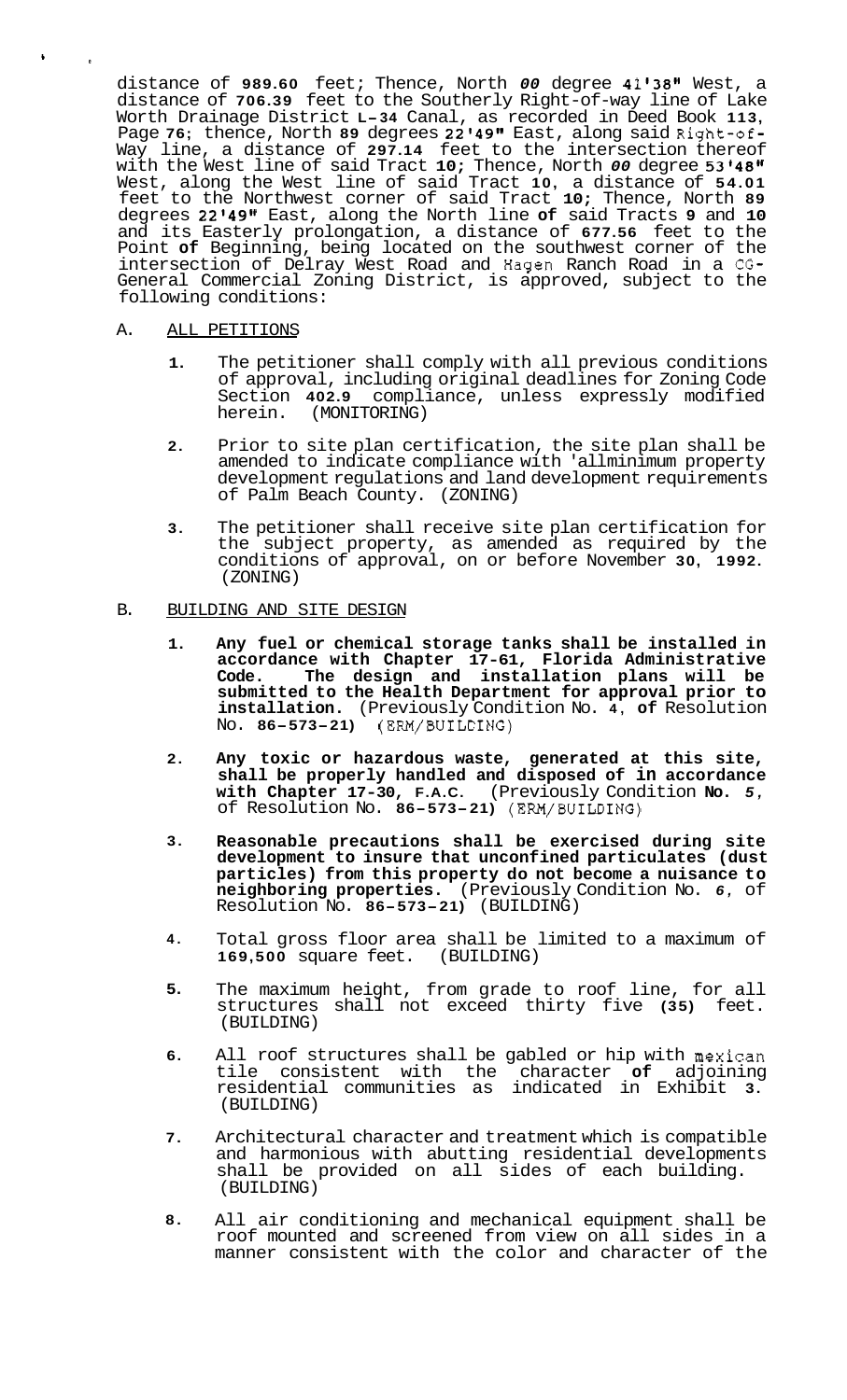principle structure. (BUILDING)

- **9.** The Site Plan Review Committee shall be limited to a maximum five **(5%)** per cent redesign **of** the site plan unless further changes are required by a governmental agency. ( ZONING)
- **10. Reasonable measures shall be employed during site development to insure that no pollutants from this property shall enter adjacent or nearby surface wa1:ers.**  (Previously Condition **No. 7,** of Resolution No. **86-57:;-21) (EM)**

### *<sup>C</sup>*. DUMPSTER

**<sup>I</sup>**,

1. All areas or receptacles for the storage and disposal of trash, garbage or vegetation, such as dumpsters and trash compactors, shall not be located within one hundred (100') feet of the west and south property lines:  $$$ hall be confined to areas designated on the site plar and shall be screened by a solid opaque enclosure. The open end of the enclosure shall have an obscuring, opaque gate. (ZONING/BUILDING)

All exterior sides of such enclosures, except the open end, shall be landscaped with thirty **(30)** inch high :;hrub and hedge material planted twenty-four **(24)** inches on center at installation. Alternative landscaping may be permitted which is acceptable to the Zoning Divi $\mathfrak{gl}$ on, This provision shall not apply to litter conta:iners provided for the convenience of pedestr:ians. (BUILDING/ZONING)

# D. **IRRIGATION OUALITY WATER**

**1.** When irrigation quality water is available within **500** feet of the property, the petitioner shall connect to the system subject to permitting and/or requirements of the Florida Department of Environmental Regulations and/or the South Florida Water Management District. The cost for connection shall be borne by the property ovner. (UTILITIES)

### E. ENGINEERING

- **1. The Petitioner shall convey to the Lake Worth Drainage District the required ninety (90) foot right-of-way for**  Lateral Canal No. 34, as shown on the survey oi the **subject property, by Quit Claim Deed or an Easement Deed in the form provided by said District within ninety (90)**  days of adoption of the Resolution by the Board of County **Commissioners.** (Previously Condition No. 9, of Resolution No. 86-573-21) (MONITORING-LWDD) **NO. 86-573-21)** (MONITORING-LWDD)
- **2. The development shall retain on site 85% of the stormwater runoff generated by a three (3) year-one hour storm per requirements of the Permit Section, Land Development Division.** (Previously Condition **No. 10, of** Resolution No. 86-573-21) (ENGINEERING) Resolution No. **86-573-21**)
- **3. The Property Owner shall construct on Atlantic Boulevard at the project's entrance road:** 
	- **a) Left turn lane east approach**
	- **b) Right turn lane west approach** '
	- **c) Left turn lane south approach**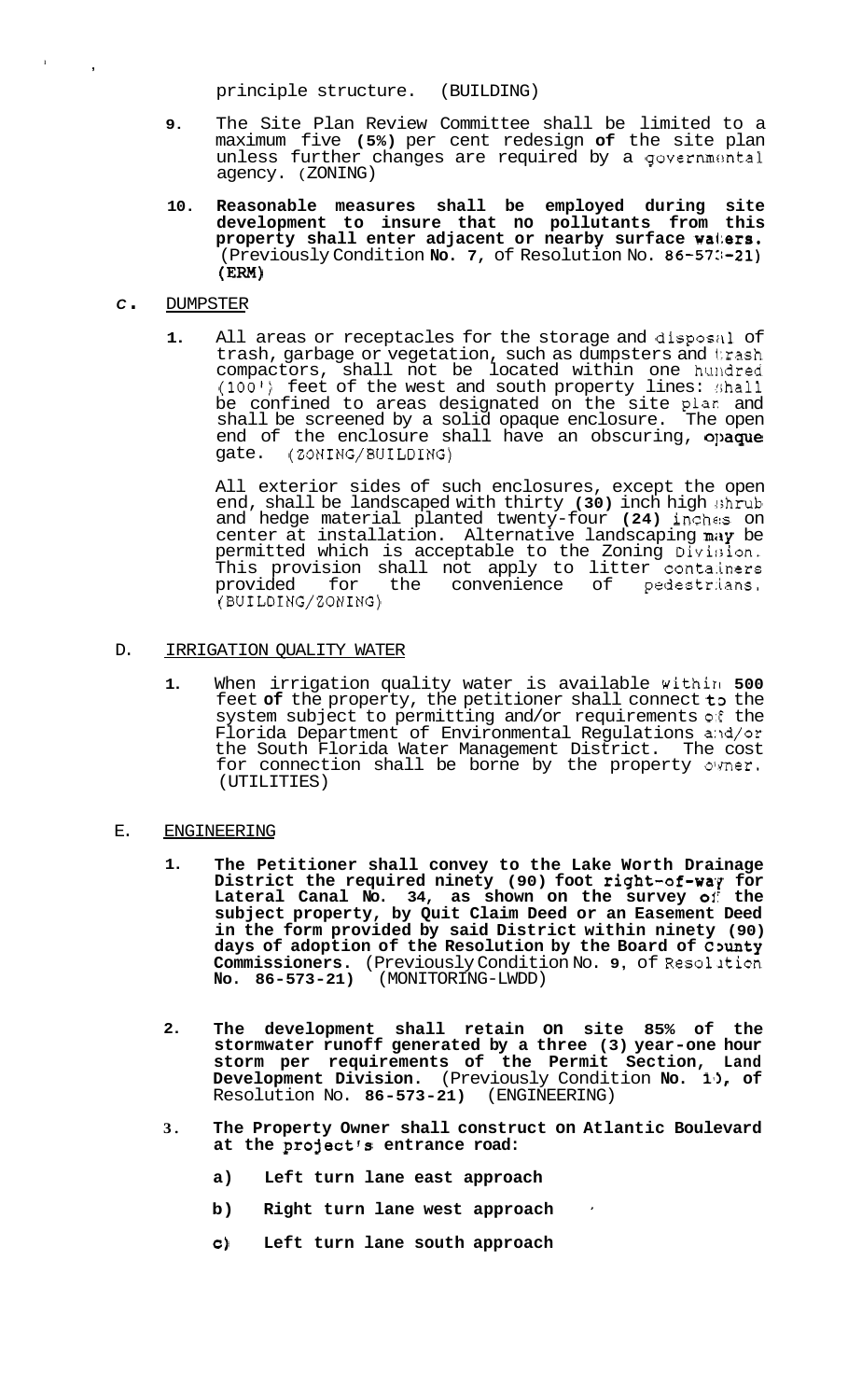**All concurrent with on site paving and drainage improvements pursuant to a Paving and Drainage Permit issued from the office of the County Engineer.**  (Previously Condition No. **11, of** Resolution No. **86-573- 2 1)** (ENGINEERING)

 $\ddot{\phantom{a}}$ 

- **4. The Property Owner shall provide Palm Beach County a road drainage easement, within the project's internal lake system, for legal positive outfall to accommodatls the runoff of Atlantic Boulevard along the property frontage, and for a maximum 400 feet distance on each side of the property boundary lines along Atlantic Boulevard. The drainage system within the project shall have sufficient retention/detention capacity to accommodate the road drainage runoff for the ultimate Thoroughfare Place Section, and be subject to all governmental agency requirements.** (Previously Condition No. **12, of** Resolution No. **86-573-21)** (ENGINEERING)
- **5. The Developer shall pay a Fair Share Fee in the amount and manner required by the "Fair Bhare Contribution for Road Improvements Ordinance" as it presently exists or as it may from time to time be amended. The Fair Bhare Fee for this project presently is \$162,990.00.** (Previously Condition No. **13, of** Resolution No. **86-573-21)**  (ENGINEERING)
- **6. Based on the Traffic Performance Standards (Category "A"), the Developer shall contribute \$81,495.** *00* **toward Palm Beach County's Existing Roadway Improvement Program. The monies shall then be used to accelerate the acquisition of the additional right-of-way for Military Trail from Btiener Road to the present 4-lane termirlus of Military Trail North Atlantic Boulevard. These monies shall be paid as follows:** 
	- **a) Total \$244,485.00 of which \$18,000.00 shall be! paid within ninety (90) days of the Resolution adcption by the Board of County Commissioners.**
	- **b) The balance \$226,485.00 shall be presented tc Palm**  Beach County in Performance Security, acceptable to **the County Attorney's office within ninety (90) days after adoption of the Resolution by the Board of County Commissioners.**

**Palm Beach County may begin to draw upon these funds after fifteen (15) months of adoption of the Resolution by the Board of County Commissioners.** 

**If the Fair Bhare Contribution for Road Improvements Ordinance is amended to increase the Fair Share Fee, this additional amount of \$81,495.00 shall be credited toward any increased Fair Bhare Fee.** (Previously Conditic'n No. **14, of** Resolution No. **86-573-21)** (MONITORING)

- **7. The Property Owner shall obtain an On site Drainage Permit from the Palm Beach County Engineering Department, Permit Section, prior to the issuance of a Building Permit.** (Previously Condition No. 15, of Resolution No. 86-573-21) (BUILDING-Engineering) **86-573-21)** (BUILDING-Engineering)
- **8. The Property Owner shall obtain a Turnout Permit from the Florida Department of Transportation for access onto Atlantic Boulevard.** (Previously Condition No. **15, of**  Resolution No. **86-573-21)** (ENGINEERING)
- 9. The Property Owner shall install signalization, if **warranted as determined by the County Enginee::, at Atlantic Boulevard and the project's entrance road. 8hould signalization not be warranted after twelvrl (12)**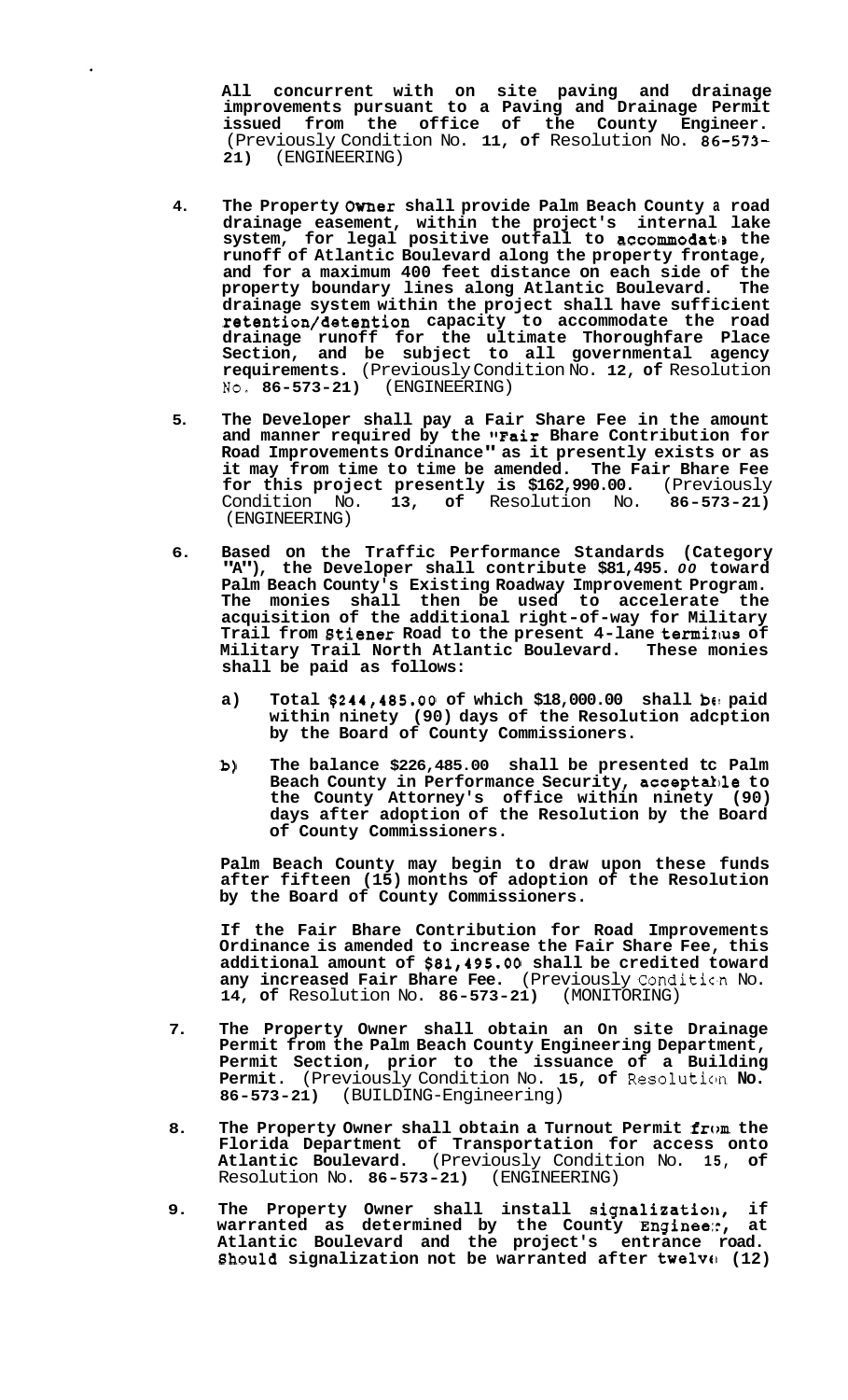**months of the final Certificate of Occupancy, the Property Owner shall be relieved from this condition.**  (Previously Condition No. **17,** of Resolution No. **86-573- 2 1)** (ENGINEERING)

- F. LANDSCAPING  **GENERAL** 
	- **1.** Prior to site plan certification, the petitioner shall revise the landscape tabular data on the site plan to reflect conformance to minimum Landscape Code requirements and all landscape/vegetation preservation conditions of approval. (ZONING)
	- **2.** All required trees in landscape buffer strips shall meet the following minimum standards:
		- a. Tree height: fourteen **(14)** feet.
		- b. Trunk diameter: **3.5** inches measured **4.5** feet above grade.
		- c. Canopy diameter: seven **(7)** feet. Diameter shall be determined by the average canopy radius at **3**  points measured from the trunk to the outermost branch tip. Each radius shall measure at least **3.5**  feet in length.
	- **3.** All exterior sides of all enclosures surrounding loading areas, except the open end, shall be landscaped with thirty **(30)** inch high shrub and hedge material planted twenty-four **(24)** inches on center at installation. Alternative landscaping may be permitted which is acceptable to the Zoning Division. (BUILDING-Zoning)
	- **4.** Condition No. **18,** of Resolution No. **86-573-21,** vhich currently states:

## **Landscaping shall be installed as presented on Exhibit No. 3, prior to Certificate of Occupancy.**

Is hereby amended to state:

Petitioner shall submit a detail landscape plan consistent with the conditions **of** approval and Section **7.3** of the Unified Land Development Code prior to obtaining the first building permit. Landscaping shall be installed according to the approved landscape plan prior to issuance of the first certificate of occupancy. (BUILDING-Zoning)

- G. LANDSCAPING " INTERIOR
	- **1.** One landscape island shall be provided **for** every **ter (10)**  parking spaces. The maximum spacing between landscape islands shall not exceed one hundred twenty **(100)** linear feet. One native canopy tree or three native palm trees and appropriate ground cover shall be planted in each landscape island. (ZONING)
	- **2.** Landscaped divider medians shall be provided between all abutting rows of parking spaces. The minimum width of this median shall be ten **(10)** feet. One native canopy tree or two native palm trees and appropriate ground cover shall be planted for each thirty **(30)** linear feet of the divider median, with a maximum tree spacilg of sixty **(60)** feet on center. (ZONING)
	- **3.** Prior to site plan certification, the site plan shall be amended to indicate typical landscape island and divider median planting details, subject to approval by the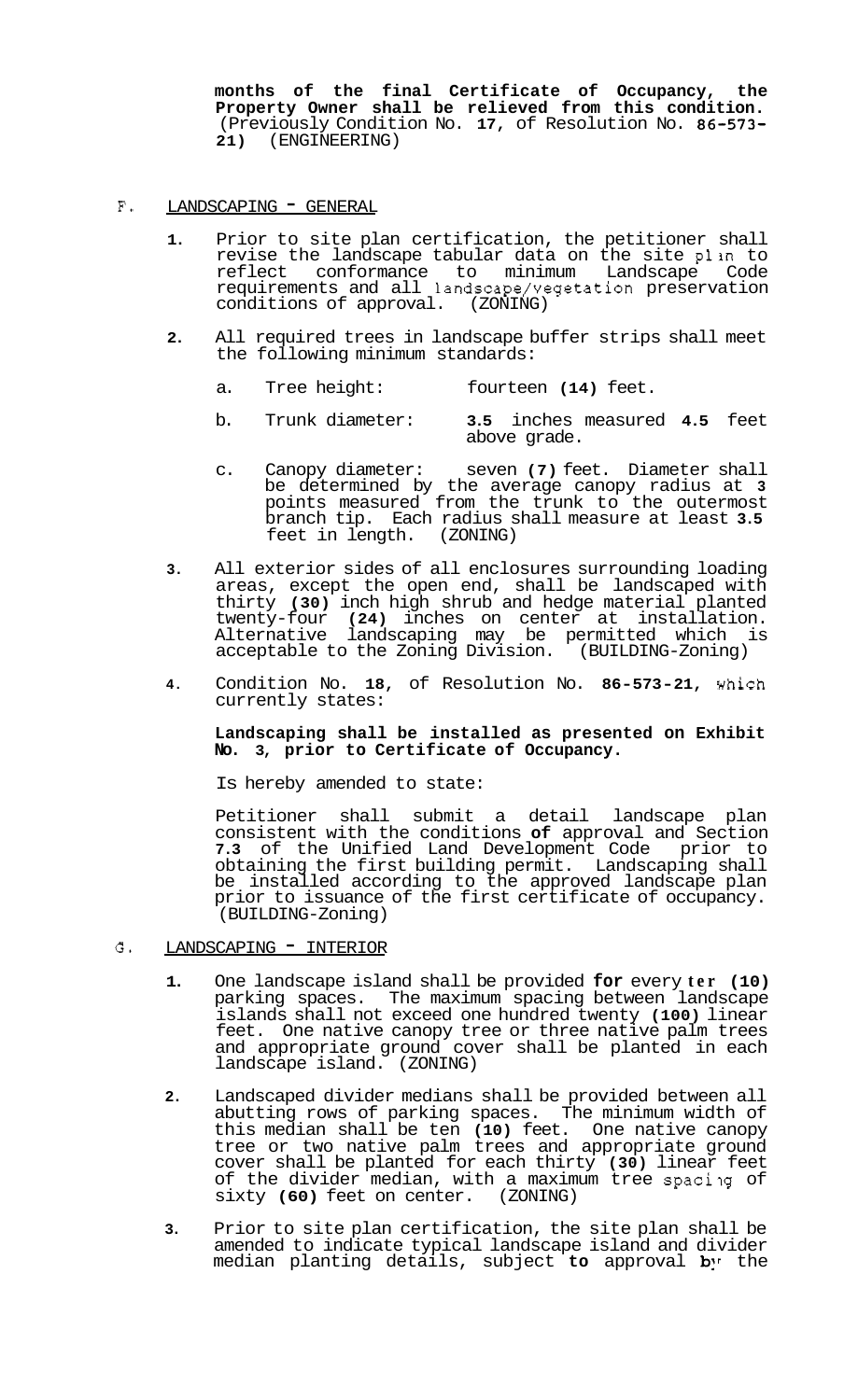Zoning Division. (ZONING)

- H. LANDSCAPING ALONG THE NORTH PROPERTY LINE (ABUTTING RIGHT;3-OF-WAY )
	- **1.** Landscaping within the required buffer along AtLmtic Avenue shall be upgraded to include:
		- a. One (1) native canopy tree planted every tyenty (20) feet on center.
		- b. Three **(3)** native palm trees for each thirty **(30)**  linear feet of frontage.
		- c. Thirty (30) inch high shrub or hedge material<br>spaced twenty-four (24) inches on center at  $spaced$  twenty-four  $(24)$ installation. (ZONING)
	- 2. Property Owner shall landscape and maintain the lake banks of the L-34 canal subject to approval fro11 the LWDD. (ZONING)
- I. LANDSCAPING ALONG THE EAST PROPERTY LINE (ABUTTING GOLF COURSE)
	- **1.** Landscaping within the required buffer along the east property line shall be upgraded to include:
		- a. One **(1)** native canopy tree planted every twenty **(20)** feet on center.
		- b. Three (3) native palm trees for each thirty **(30)**  linear feet of frontage.
		- c. Thirty (30) inch high shrub or hedge material spaced twenty-four (24) inches on center at installation. (ZONING)
- **J.** LANDSCAPING ALONG THE SOUTH AND WEST PROPERTY LINE (ABUTTING RESIDENTIAL)
	- **1.** Landscaping and buffering along the south and west property line shall be upgraded to include:
		- a. A minimum ten **(10)** foot wide landscape kuffer strip.
		- b. A six *(6)* foot high opaque concrete wall, installed/constructed a minimum of six *(6)* foot from property line. The exterior side **of** the wall shall be given a finished architectural treatment which is compatible and harmonious with abttting development. (ZONING)
	- **2.** The following landscaping requirements shall be installed on the exterior side of the required wall:
		- a. One **(1)** native canopy tree planted every twenty **(20)** feet on center.
		- b. Thirty six **(36)** inch high shrub or hedge mat erial spaced no more than twenty four (24) inch **3s** on center at installation, to be maintained at a minimum height of sixty *(60)* inches. (ZONING.)
	- **3.** Along the interior side of the required wall , the property owner shall install twenty-four (24) inck. high **shrub** or hedge material spaced **no** more than twent]. four  $(24)$  inches on center, to be maintained at a minimum height of thirty-six **(36)** inches. (ZONING)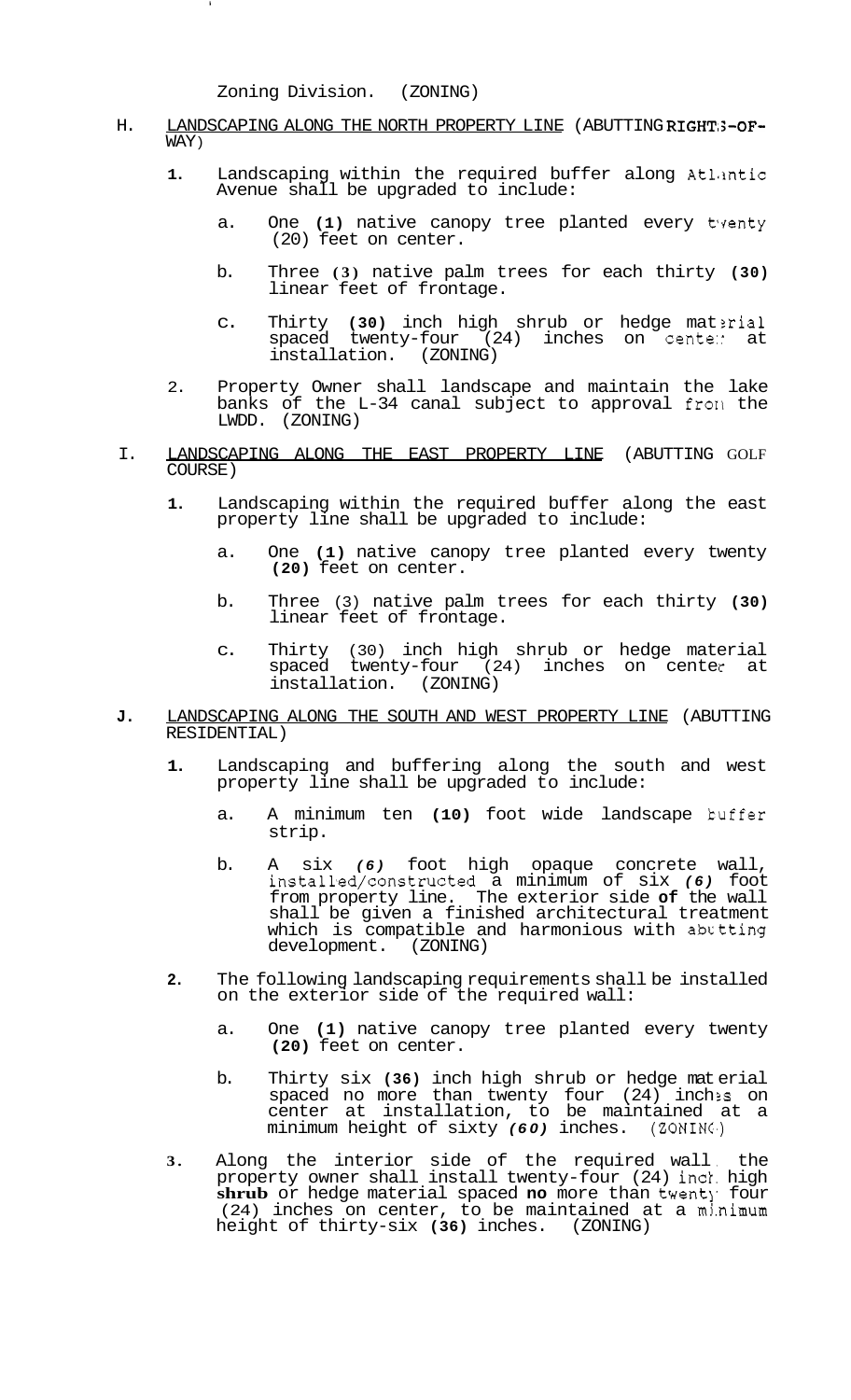## **K.** LANDSCAPE WITHIN MEDIAN

**1.** Prior to site plan certification, the petitioner shall apply to the Palm Beach County Engineering and Elublic Works Department for a permit to landscape all adjacent  $median(s)$  of all abutting rights-of-way. When permitted by Palm Beach County Department of Engineering and Fublic Works, landscaping shall consist of a minimum of one **(1)**  fourteen **(14)** foot tall native tree for each thirty' **(30)**  linear feet of the adjacent median to be planted and appropriate ground cover. Trees may be planted sinqly or in clusters. All landscaping and maintenance shall be subject to the standards as set forth by the Palm Beach County Engineering and Public Works Department. All landscape material shall be selected for the following list:

### Trees: Groundcover:

Laurel Oak Live Oak ! Slash Pine Sabal Palmetto Wedilia Bahia Grass

Alternative species may be allowed subject to approval by the County Engineer. All plant material shall be installed and selected according to xeriscape principles and shall conform with the following:

- a) All plants shall be container grown or field collected and transplanted from the project site.
- b) All plantings shall be done in accordance with detailed planting plans and specifications **'to** be submitted and approved by the County Engineer concurrent with Site Plan certification. (ZONING-Engineering)
- **2.** All required median landscaping, including watering, shall be the perpetual maintenance obligation *o:€* the petitioner and its successors, legal heirs or assiqnees, or duly established Property Owner's Association and/or Homeowner's Association, and shall be installed on or before issuance of the first Certificate of Occuparcy or filing of the first plat, whichever occurs first. (BUILDING-Zoning)
- **3.** Declaration **of** Covenants and Restriction Documents shall be established or amended as required, prior to receiving the first building permit or filing of the first plat, whichever occurs first, to reflect this obligation. Maintenance shall be in accordance with the issued permits. **(BUILDING/ENGINEERING-County** Attorney)
- **4.** Petitioner may contribute to the West Atlantic Avenue Beautification fund a sum equal to the required expenditure to landscape the abutting medians. (ENGINEERING)

#### L. LIGHTING

**1.** Condition No. **3,** of Resolution **No. 86-573-21,** which currently states:

## Security lighting shall be directed away from nearby **residences.**

Security lighting shall be directed away from nearby residences. All lighting shall comply with the following requirements:

a. All outdoor lighting used to illuminate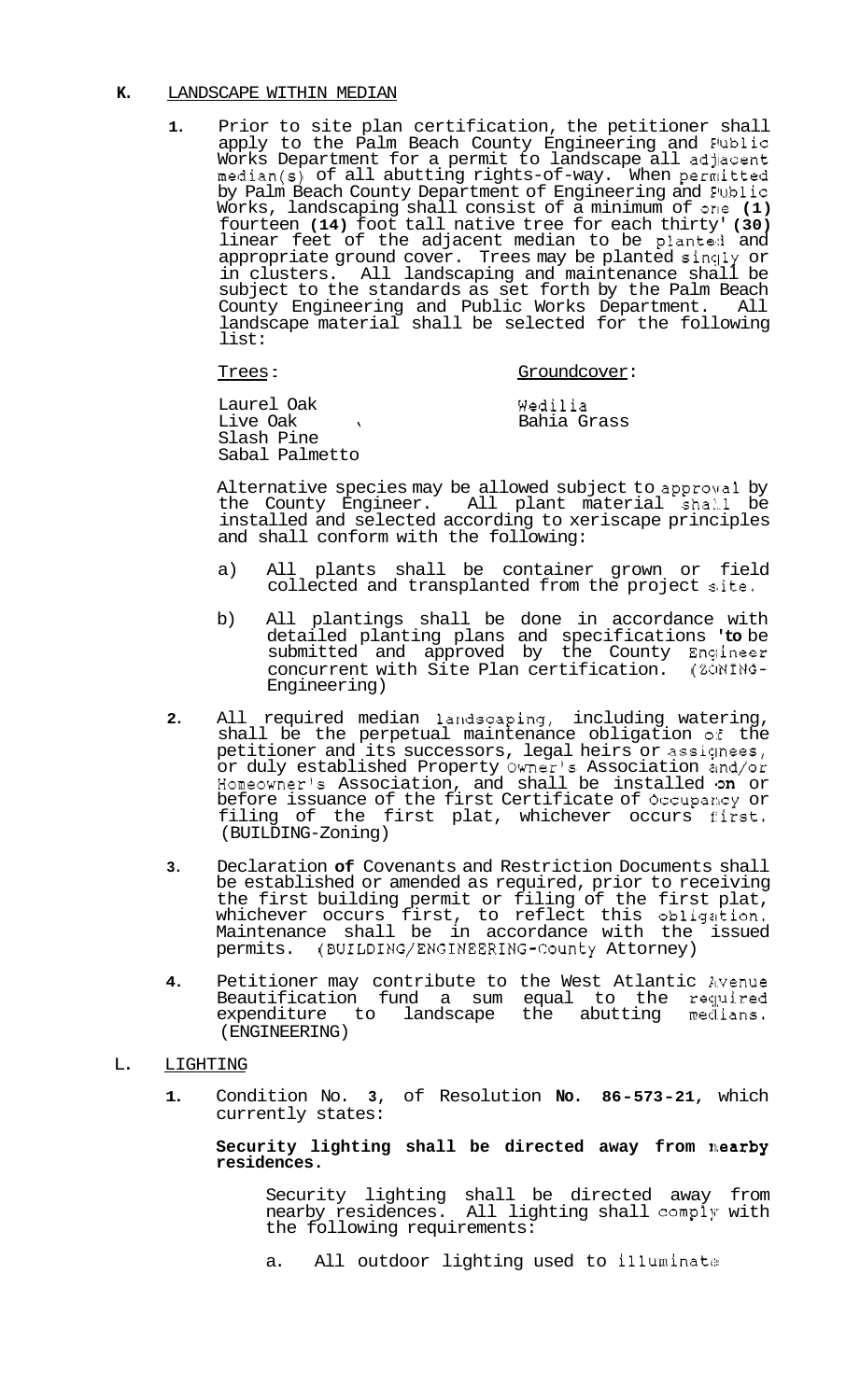the premises and identification signs shall be of low intensity, shielded and directed down and away from adjacent<br>properties and streets. (CODE properties and streets. ENFORCEMENT)

- b. All lighting fixtures shall not exceed<br>twenty (20) feet in height. (BUILDING) twenty (20) feet in height.
- *c.* All outdoor lighting, except those pertaining to permitted restaurant uses, shall be extinguished no later than 11:00<br>p.m. Security lighting only is excluded p.m. Security lighting only is excluded<br>from this requirement. (CODE requirement. ENFORCEMENT)

### M. PARKING

- **1.** Overnight storage or parking of delivery vehicles or trucks shall not be permitted on site, except within the loading and delivery areas designated on the site plan. (CODE ENFORCEMENT)
- 2. Condition No. 1, of Resolution No. 86-573-21, which currently states:

Loading areas located within 100 feet to any residential **areas shall be enclosed with a ten (10) foot high wing wall consistent with color and character of the prin1:ipal building.** 

**Is** hereby amended to state:

All delivery and/or loading areas shall be screened from view by a twelve **(12)** foot high wing wall consistent with the color and character of the principle structure. The open end of the enclosure shall have an obscuring, 01)aque gate. (BUILDING)

- N. RECYCLE OIL
	- **1. The Property Owner of the facility will participate in an oil recycling program, which insures proper reuse or disposal of waste oil.** (Previously Condition No. **I;, of**  disposal of waste oil. (Previ<br>Resolution No. 86-573-21)(EMS)
- *0.* RECYCLE SOLID WASTE
	- **1.** All property owners and lessee's shall participate in a recycling program when available in the area. Material to be recycled shall include, but not be limited to,<br>paper, plastic, metal and glass products. (SWA) paper, plastic, metal and glass products.

## P. SIGNS

- 1. Signs fronting on Atlantic Avenue shall be limited as follows:
	- a. Maximum sign height, measured from finished gride ten **(10)** feet:
	- b. Maximum sign face area per side " 100 square feet;
	- **c.** Maximum number of signs one **(1).** (BUILDING1
- **2.** All on site signs shall comply with the Palm Beach County Sign Code and shall indicate principal uses only. No snipe signs, balloons, banners or other prohibited :ypes **of** advertisement or signs shall be permitted on-site. (ZONING)
- **3.** Prior to site plan certification, the petitioner ;hall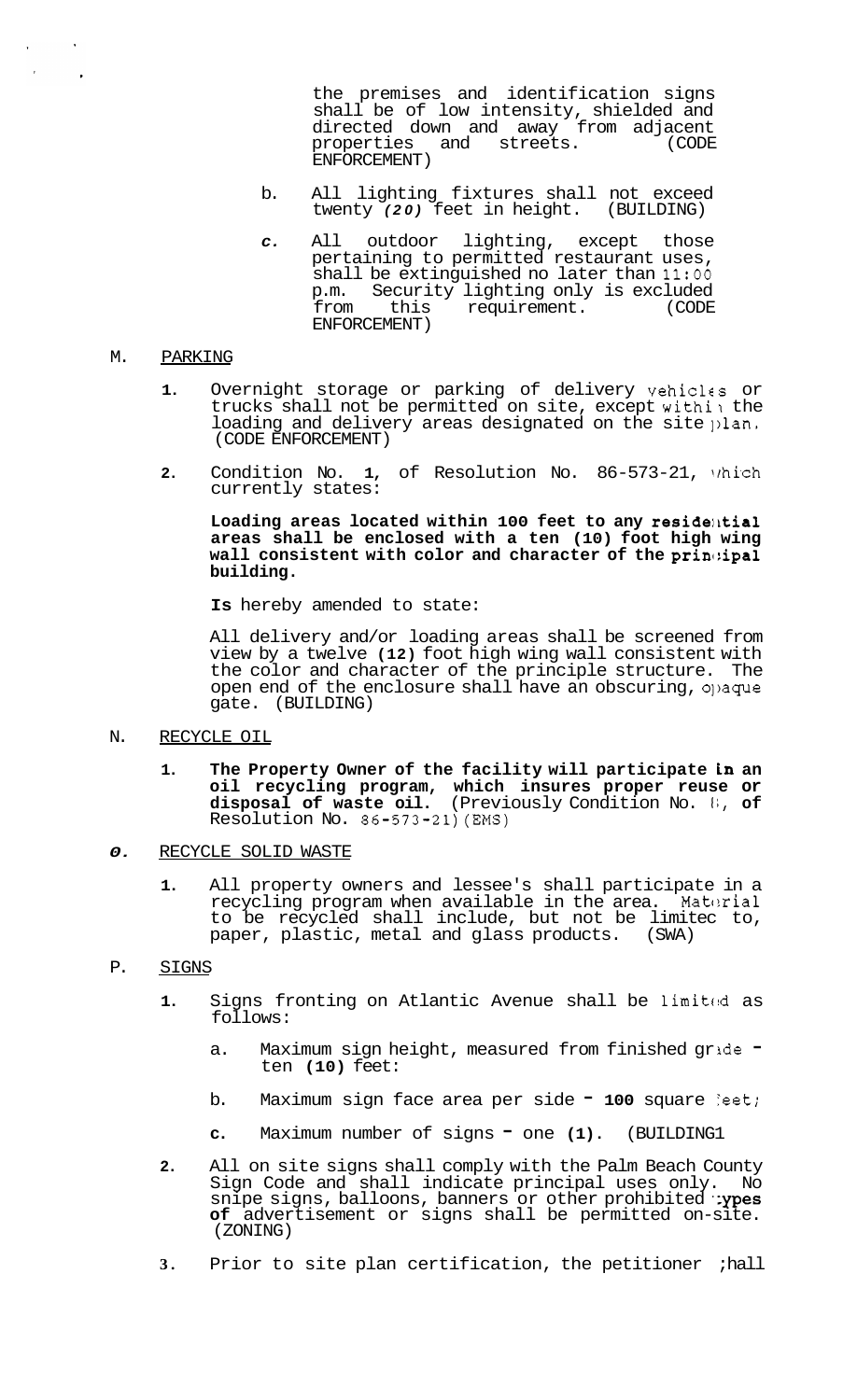submit a Master Sign Program to the Zoning Division which specifies sign location, sign dimensions, unified color, unified graphics, typical base planting details,, and conformance to all sign related conditions of approval. (ZONING)

- **4.** No signs shall encroach into the perimeter landscape<br>buffers or vegetation preservation areas.<br>(BUILDING/Zoning-ERM)
- **Q.** USE LIMITATION

 $\label{eq:2} \mathcal{F}_{\mathcal{A}}(x) = \mathcal{F}_{\mathcal{A}}(x)$ 

- **1.** Use of the site shall be limited to those uses and 'their respective square footage as indicated on the approve site plan. (BUILDING)
- **2.** No outdoor loudspeaker system audible off site shall be permitted. (CODE ENFORCEMENT)
- **3.** No retail business activities shall be allowed on the site, including deliveries, prior to **6:00** a.m. nor site, including deliveries, prior to **6:OO** a.m. nor continue later than **11:OO** p.m. (CODE ENFORCEMENT)
- 4. Condition No. 2, of Resolution No. 86-573-21, which currently states:

# **NO storage or placement of any materials, re:€use,**  equipment or accumulated debris shall be permitted **b**.hind **any structure.**

Is hereby amended to state:

No storage or placement of any material, reluse, equipment or debris shall be permitted in the rear of the facility. (CODE ENFORCEMENT)

- **5. No** drive through, drive in or curb service restallrant shall be permitted. (ZONING/BUILDING)
- 6. No restaurants shall be permitted on the southwest quarter of the Property. (ZONING/BUILDING)
- *7.* Dumpster locations shall be a minimum of twenty five **(25)**  feet from any property line. (ZONING/BUILDING)

## R. COMPLIANCE

- **1. As** provided in Section **5.8 of** the Unified Land Development Code, failure to comply with any of these conditions of approval at any time may result in one or more **of** the following:
	- **a.** The denial or suspension of a building permit or certificate of occupancy and use; the issuance of a stop work order; the denial or suspension **of** any permit or approval for any developer, owner, contractor, agent, tenant, lessee, or user **of** the subject property;
	- b. The revocation of any special exception and any zoning which was approved concurrently with the Special Exception as well as any previously granted certifications of concurrency or exempt'ions therefrom;
	- **c.** Rezoning of the property;
	- **d.** The addition or modification of conditj.ons, including a requirement that the development conform with updated standards of development applicable at the time of the finding of non- compliance;